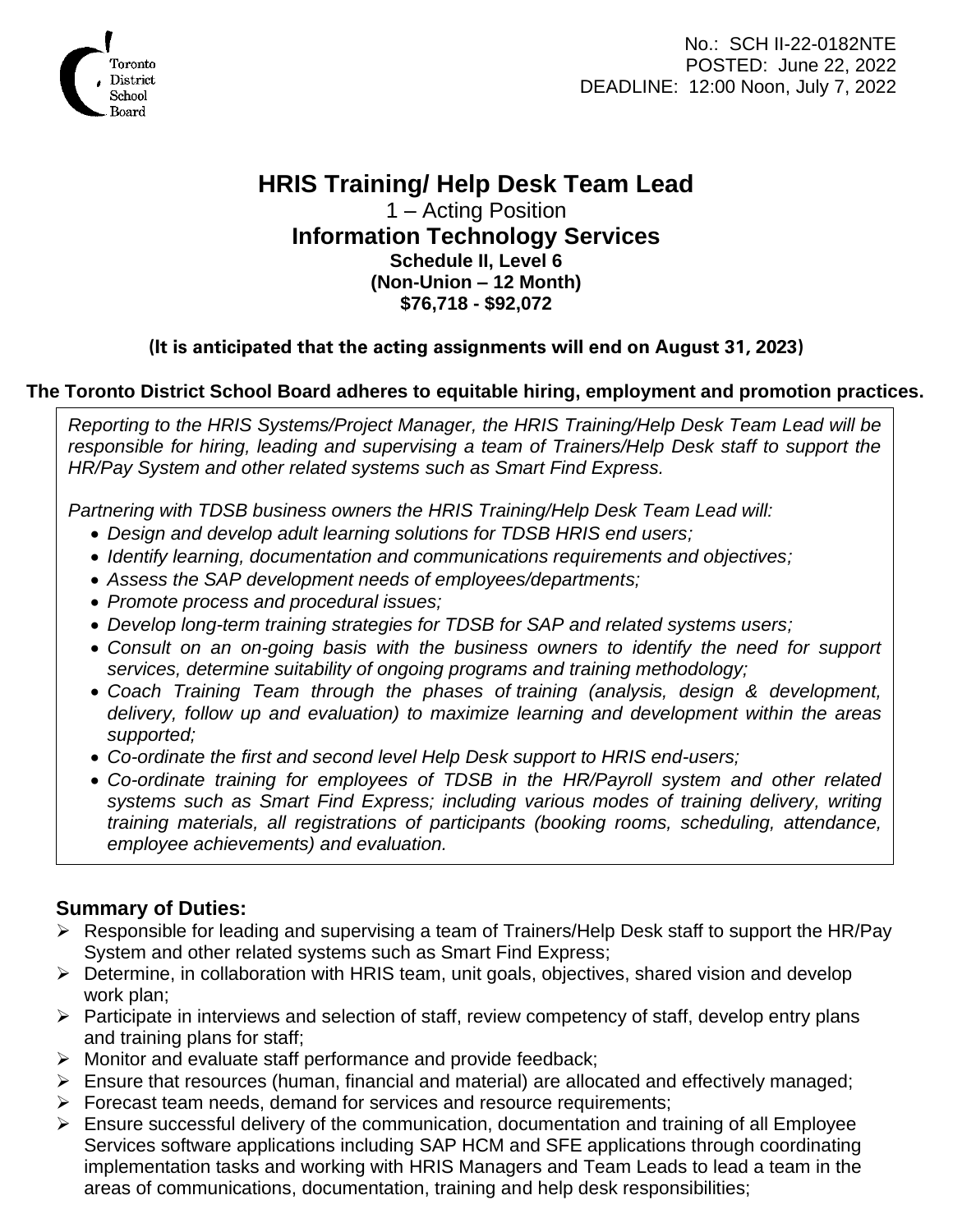- $\triangleright$  Develop, create, recommend and implement strategies to achieve proficiency levels with respect to end users utilization of the Human Resource/Payroll system;
- ➢ Accountable for identifying and recommending the acquisition of Employee Services training material, customizing and assembling of training material to meet the requirements of the TDSB and developing of courses and training material;
- ➢ Responsible for providing two-way internal and external communications within and across other teams, through all levels of the Board and throughout the user community;
- $\triangleright$  Lead the development and maintain course outlines and training materials;
- $\triangleright$  Identify the groups of users who will require training and determine the training required for each group based on roles and responsibilities;
- ➢ Direct the customization and development and maintaining of documentation for SAP HCM application including online help, user manuals, installation guides, brochures, technical notes, setup guides, surveys, newsletters, etc. to meet the requirements of the TDSB;
- $\triangleright$  Guide, research, write, review, update, revise, release, and maintain materials designed to assist users in using Employee Services products;
- ➢ Identify and recommend the media in which documentation is to be maintained (i.e., network, web and/or intranet);
- ➢ Report any issues that may impact the quality or delivery of documentation;
- ➢ Identify critical path for the Training/Helpdesk team projects and related activities;
- ➢ Monitor progress of implementation and developing contingency plans to deal with any issues for the Training/Helpdesk team tasks and related initiatives;
- ➢ Identify best practices to support successful completion of tasks within the Training/Helpdesk team;
- $\triangleright$  Conduct reviews, document recommendations for corrective actions and verify the effectiveness of the improvements;
- ➢ Deliver workshops, professional development training and conferences;
- $\triangleright$  Ensure adequate training facilities are available;
- ➢ Sit on related committees as member or as Chair/Co-Chair as required;
- ➢ Foster change management and training practices that inspire stakeholder commitment and build a shared vision that focuses on continuous improvement;
- ➢ Provide leadership in fostering equity and inclusiveness in the development and implementation of programs and services; and
- $\triangleright$  Other related duties as assigned.

# **Qualifications:**

- ➢ University Degree in related field (e.g. Business Administration with focus on Human Resources) with a minimum of three years of related experience in training and Call Centre requirement analysis, development and delivery for a large, multi-site, unionized employer, or an equivalent combination of education and experience;
- $\triangleright$  Expertise in training and help desk solutions;
- ➢ Expert knowledge of the principles and practices of change management, communications, documentation and training;
- ➢ Experience creating end user training documentation, preferably for high-end HR/Payroll software packages;
- ➢ Understanding of client information needs, policies, procedures and business process automation needs;
- ➢ Successful supervisory experience with strong leadership, mentoring and team building skills;
- $\triangleright$  Strong analytical and problem solving skills;
- ➢ Strong project management and time management skills;
- ➢ Strong written, oral and interpersonal communication skills;
- ➢ Proven ability to create and maintain successful processes, training and presentation materials using RWD Infopak, Captivate; Sharepoint, UPerform;
- ➢ Ability to establish and maintain effective internal and external working relationships;